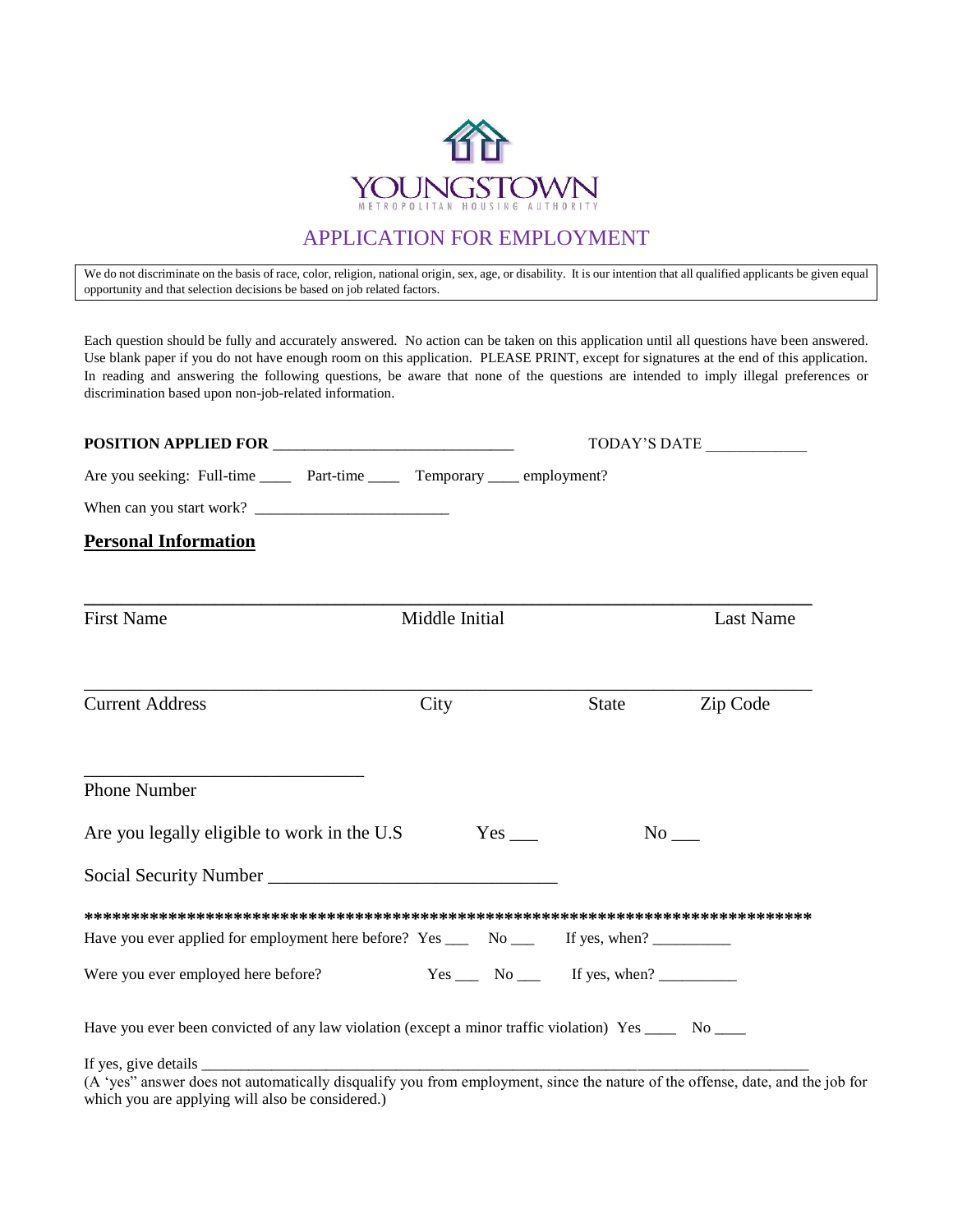| Are you now or do you expect to be engaged in any other business or employment? Yes _______ No _____                                                                                                                           |  |
|--------------------------------------------------------------------------------------------------------------------------------------------------------------------------------------------------------------------------------|--|
| If yes, please explain exercise the contract of the state of the state of the state of the state of the state of the state of the state of the state of the state of the state of the state of the state of the state of the s |  |
| For Driving jobs only: Do you have a valid driver's license?<br>$Yes \_ No \_$                                                                                                                                                 |  |
| Driver's License Number<br>Class of License                                                                                                                                                                                    |  |
| Have you had your driver's license suspended or revoked in the last 3 years? Yes _____ No ____                                                                                                                                 |  |
|                                                                                                                                                                                                                                |  |
| List professional, trade, business or civic activities and offices held. (Exclude labor organizations and memberships which<br>reveal race, color, religion, national origin, sex, age, disability or other protected status.) |  |
| <b>EDUCATION</b><br><b>Highest Grade Completed</b><br>9 10 11 12<br>1234<br>1234<br>12345678<br>Grade School<br>High school<br>College<br>(Circle One)<br>Post Graduate                                                        |  |
|                                                                                                                                                                                                                                |  |
|                                                                                                                                                                                                                                |  |
|                                                                                                                                                                                                                                |  |
| What skills or additional training do you have that are related to the job for which you are applying?                                                                                                                         |  |
| What machines or equipment can you operate that are related to the job for which you are applying?                                                                                                                             |  |
|                                                                                                                                                                                                                                |  |
|                                                                                                                                                                                                                                |  |

### **EMPLOYMENT HISTORY**

List below your work experience (starting with your present or most recent employer). Use the reverse side of the application form if you need additional space. Please account for all periods of unemployment in this section.

| Date of Employment | Name and Address of Employer |  | Name and Title of<br>Supervisor | Your Job Title | Salary |
|--------------------|------------------------------|--|---------------------------------|----------------|--------|
| From               |                              |  |                                 |                |        |
|                    |                              |  |                                 |                |        |
| To                 |                              |  |                                 |                |        |
|                    |                              |  |                                 |                |        |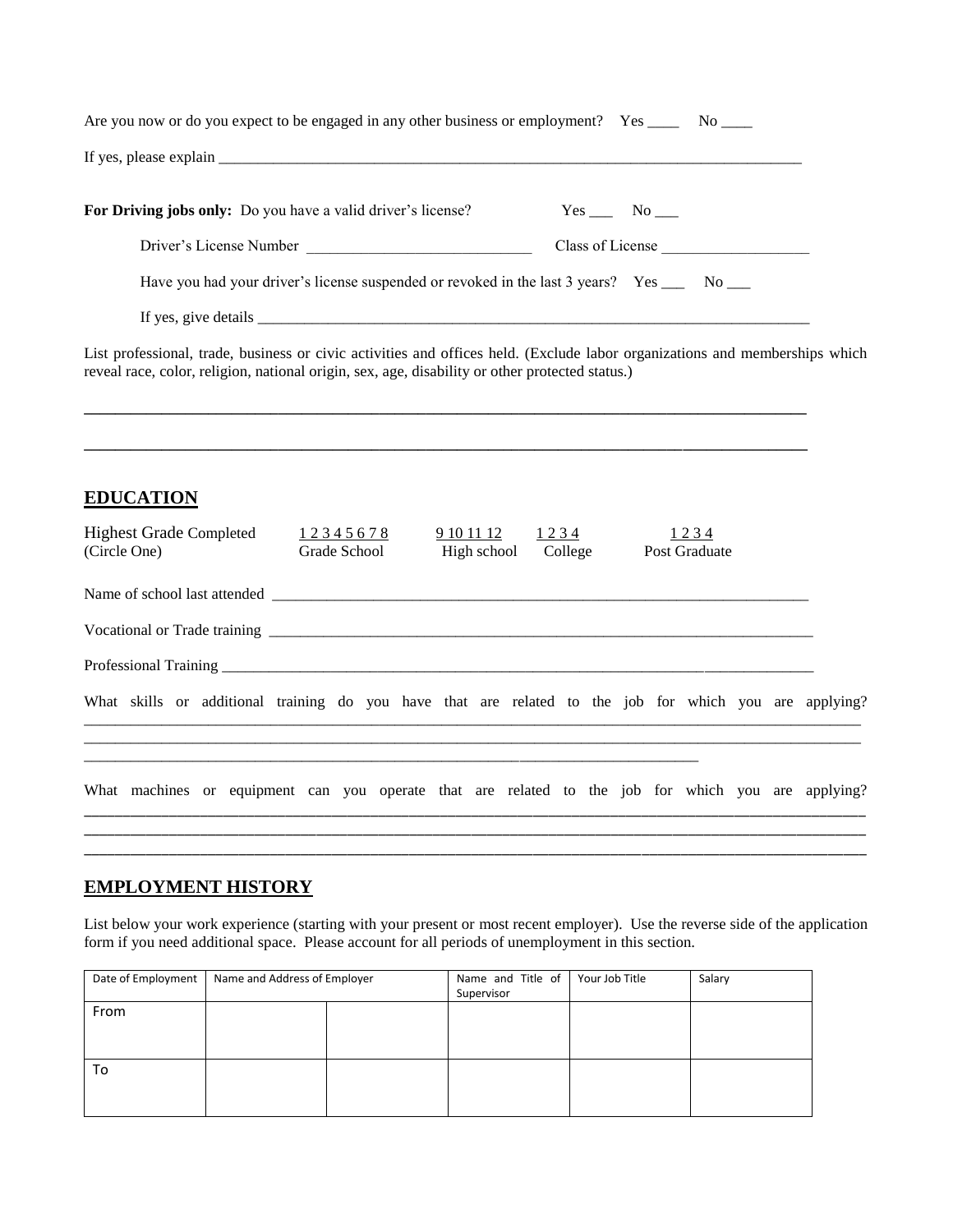Briefly describe your job duties and work experience

Reason for leaving (if discharged-state reason) \_\_\_\_\_\_\_\_\_\_\_\_\_\_\_\_\_\_\_\_\_\_\_\_\_\_\_\_\_\_\_\_\_\_\_\_\_\_\_\_\_\_\_\_\_\_\_\_\_\_\_\_\_\_\_

|      | Date of Employment Name and Address of Employer | Name and Title of<br>Supervisor | Your Job Title | Salary |
|------|-------------------------------------------------|---------------------------------|----------------|--------|
| From |                                                 |                                 |                |        |
|      |                                                 |                                 |                |        |
| To   |                                                 |                                 |                |        |
|      |                                                 |                                 |                |        |

\_\_\_\_\_\_\_\_\_\_\_\_\_\_\_\_\_\_\_\_\_\_\_\_\_\_\_\_\_\_\_\_\_\_\_\_\_\_\_\_\_\_\_\_\_\_\_\_\_\_\_\_\_\_\_\_\_\_\_\_\_\_\_\_\_\_\_\_\_\_\_\_\_\_\_\_\_\_\_\_\_\_\_\_\_\_\_\_\_\_\_\_\_\_\_\_\_\_\_\_ \_\_\_\_\_\_\_\_\_\_\_\_\_\_\_\_\_\_\_\_\_\_\_\_\_\_\_\_\_\_\_\_\_\_\_\_\_\_\_\_\_\_\_\_\_\_\_\_\_\_\_\_\_\_\_\_\_\_\_\_\_\_\_\_\_\_\_\_\_\_\_\_\_\_\_\_\_\_\_\_\_\_\_\_\_\_\_\_\_\_\_\_\_\_\_\_\_\_\_\_

\_\_\_\_\_\_\_\_\_\_\_\_\_\_\_\_\_\_\_\_\_\_\_\_\_\_\_\_\_\_\_\_\_\_\_\_\_\_\_\_\_\_\_\_\_\_\_\_\_\_\_\_\_\_\_\_\_\_\_\_\_\_\_\_\_\_\_\_\_\_\_\_\_\_\_\_\_\_\_\_\_\_\_\_\_\_\_\_\_\_\_\_\_\_\_\_\_\_\_\_

\_\_\_\_\_\_\_\_\_\_\_\_\_\_\_\_\_\_\_\_\_\_\_\_\_\_\_\_\_\_\_\_\_\_\_\_\_\_\_\_\_\_\_\_\_\_\_\_\_\_\_\_\_\_\_\_\_\_\_\_\_\_\_\_\_\_\_\_\_\_\_\_\_\_\_\_\_\_\_\_\_\_\_\_\_\_\_\_\_\_\_\_\_\_\_\_\_\_\_\_

\_\_\_\_\_\_\_\_\_\_\_\_\_\_\_\_\_\_\_\_\_\_\_\_\_\_\_\_\_\_\_\_\_\_\_\_\_\_\_\_\_\_\_\_\_\_\_\_\_\_\_\_\_\_\_\_\_\_\_\_\_\_\_\_\_\_\_\_\_\_\_\_\_\_\_\_\_\_\_\_\_\_\_\_\_\_\_\_\_\_\_\_\_\_\_\_\_\_\_\_

Briefly describe your job duties and work experience

Reason for leaving (if discharged-state reason) \_\_\_\_\_\_\_\_\_\_\_\_\_\_\_\_\_\_\_\_\_\_\_\_\_\_\_\_\_\_\_\_\_\_\_\_\_\_\_\_\_\_\_\_\_\_\_\_\_\_\_\_\_\_\_

| Date of Employment | Name and Address of Employer | Name and Title of<br>Supervisor | Your Job Title | Salary |
|--------------------|------------------------------|---------------------------------|----------------|--------|
| From               |                              |                                 |                |        |
|                    |                              |                                 |                |        |
| To                 |                              |                                 |                |        |
|                    |                              |                                 |                |        |

\_\_\_\_\_\_\_\_\_\_\_\_\_\_\_\_\_\_\_\_\_\_\_\_\_\_\_\_\_\_\_\_\_\_\_\_\_\_\_\_\_\_\_\_\_\_\_\_\_\_\_\_\_\_\_\_\_\_\_\_\_\_\_\_\_\_\_\_\_\_\_\_\_\_\_\_\_\_\_

Briefly describe your job duties and work experience

| Are you presently employed?                             | $Yes$ No $\_\_$ |
|---------------------------------------------------------|-----------------|
| If yes, may we contact your employer?                   | $Yes$ No $\_\_$ |
| Have you ever been fired from a job or asked to resign? | Yes No          |

\_\_\_\_\_\_\_\_\_\_\_\_\_\_\_\_\_\_\_\_\_\_\_\_\_\_\_\_\_\_\_\_\_\_\_\_\_\_\_\_\_\_\_\_\_\_\_\_\_\_\_\_\_\_\_\_\_\_\_\_\_\_\_\_\_\_\_\_\_\_\_\_\_\_\_\_\_\_\_\_\_\_\_\_\_\_\_\_\_\_\_\_\_\_\_\_\_\_\_\_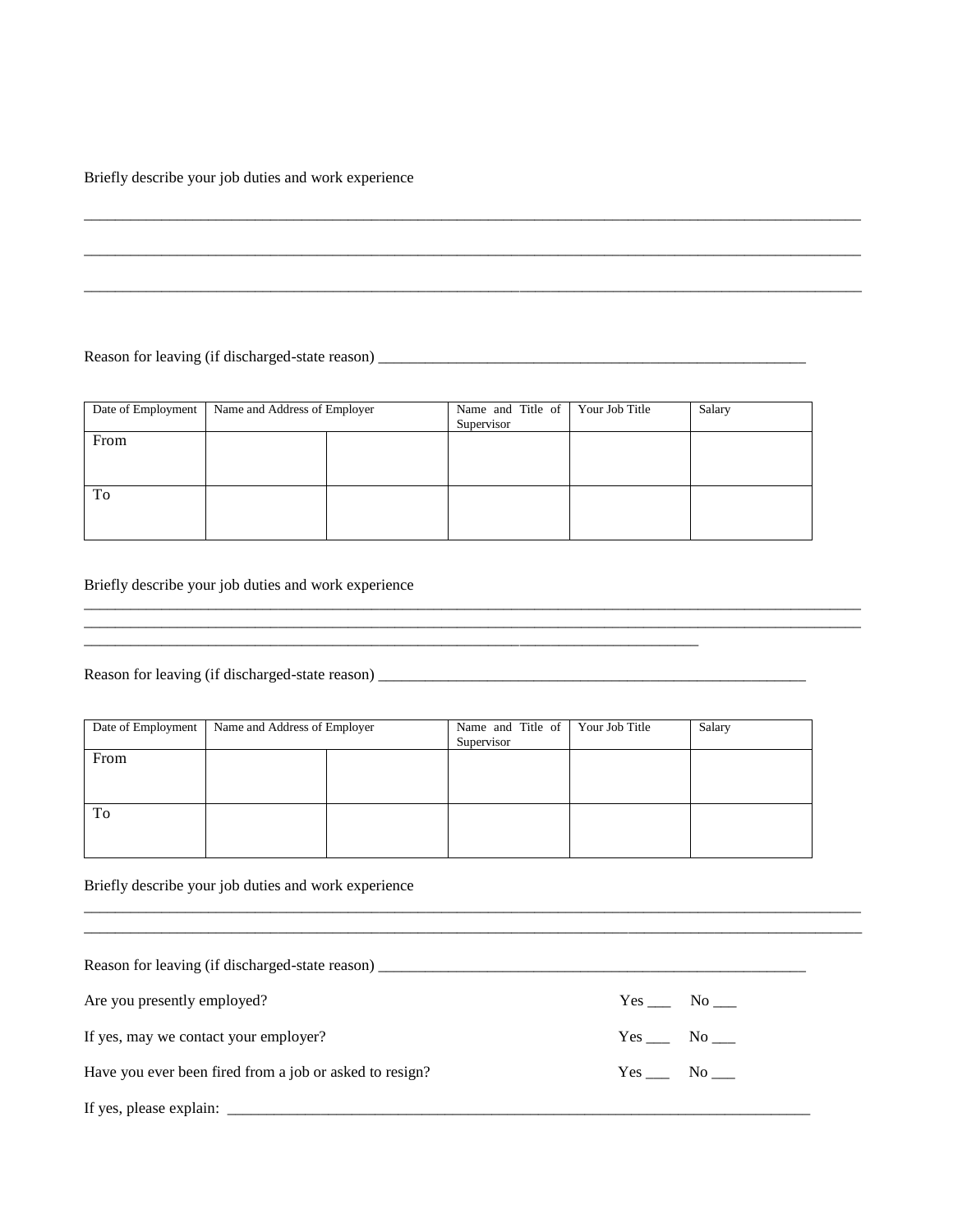# **REFERENCES**

Give three references, not relatives or former employers.

| <b>Name</b> | <b>Address</b> | <b>Phone</b> |
|-------------|----------------|--------------|
|             |                |              |
|             |                |              |
| 2)          |                |              |
|             |                |              |
| 3)          |                |              |
|             |                |              |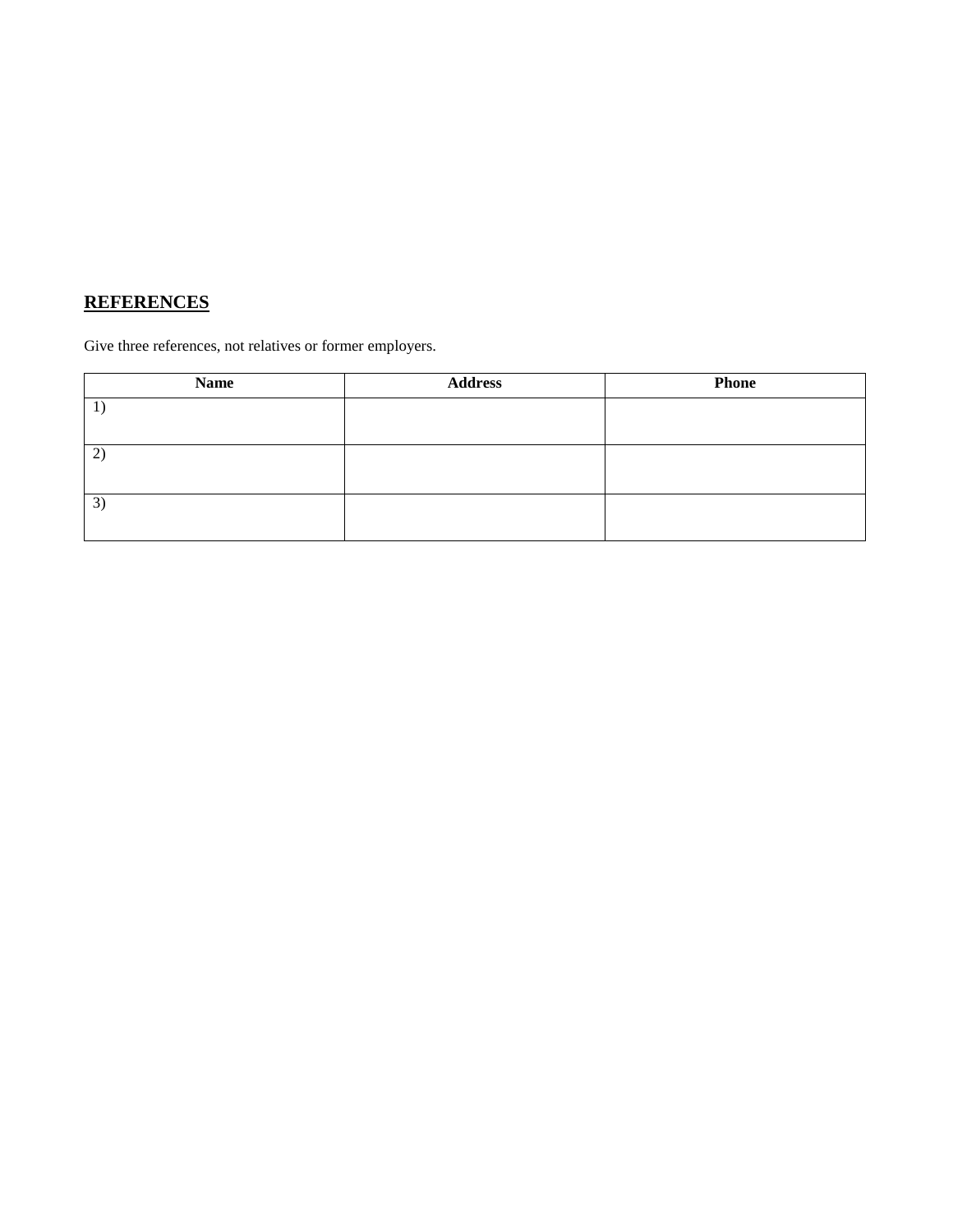#### **APPLICANT'S STATEMENT**

I have applied for employment with the Youngstown Metropolitan housing Authority. I am aware that the Youngstown Metropolitan Housing Authority will verify all information provided by me on my employment application. Any information obtained by the YMHA while checking the information provided by me in my employment application shall be held in confidence by the YMHA and used only for evaluating my suitability for employment by YMHA.

I understand that if employed, false statements or omissions on this application are grounds for immediate dismissal upon discovery thereof. I authorize the references listed above to give you any and all information concerning my previous employment and any pertinent information they may have, personal or otherwise, and release all parties from all liabilities for any damage that may result from furnishing the same to you.

I understand that his application for employment is only good for ninety (90) days from the date I signed this form.

I understand that I may be required to undergo a medical examination before beginning work; and from time to time as required if I am employed, for any reason, including drug, alcohol or disease detection.

In consideration of my employment, I agree to abide by YMHA's rules and regulations. If employed, I understand that my employment and compensation are at will and can be terminated, with or without cause, and with or without notice, at any time at the option of either YMHA or myself. I understand that no manager or supervisor other than the executive Director of YMHA has any authority to enter into any agreement for employment or to make any agreement contrary to the foregoing.

\_\_\_\_\_\_\_\_\_\_\_\_\_\_\_\_\_\_\_\_\_\_\_\_\_\_\_\_\_\_\_\_\_\_ \_\_\_\_\_\_\_\_\_\_\_\_\_\_\_\_\_\_\_\_\_\_\_\_

*Applicant's Signature Date*